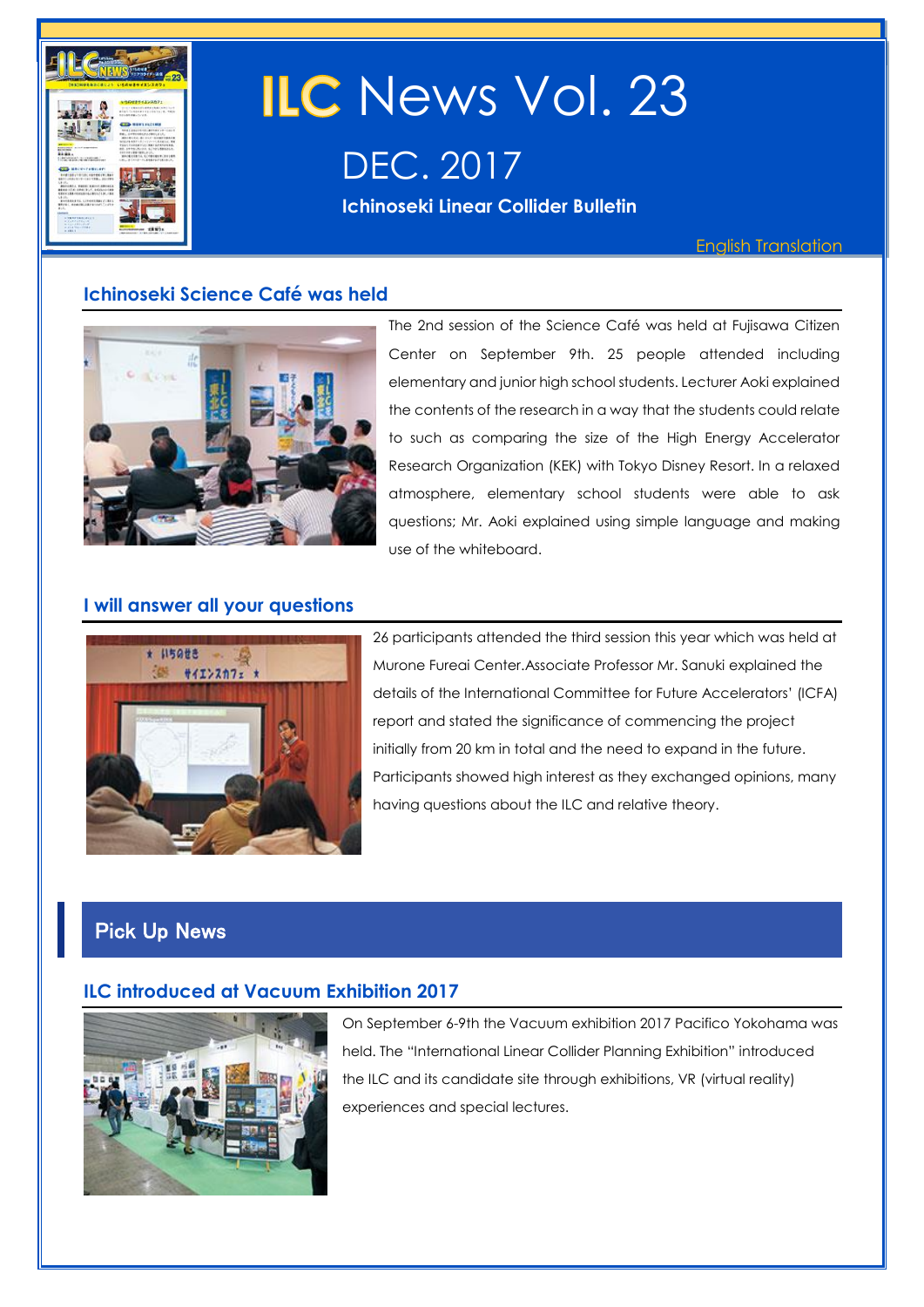# **ILC Special Lecture at the National Institute of Technology, Ichinoseki College**



The International Economic Policy Committee held a special ILC meeting on October 4th at the National Institute of Technology, Ichinoseki College. Professor Satoru Yamashita (professor at ICEPP, University of Tokyo) lectured on "Advanced Science and Technology to solve the Mysteries of the Universe". Professor Yamashita and the students exchanged their ideas.

## **ILC Special Lessons for junior high school students**



Special classes continue to be carried out across the city. On September 12th-13th, Professor Masakazu Kurata, a researcher at KEK, lectured and conducted cloud chamber experiments for second graders at Sakuramachi Junior High School, Daito Junior High School and Murone Junior High School.

**Commemorative lecture**



The 44th Prefectural training of Iwate Prefecture's public schools retirees' was held on September 14th. Professor Hiyano Hitoshi gave a commemorative lecture about the ILC at the Higashiyama Exchange Centre. About 200 people attended Professor Hitoshi's lecture on the ILC and the future of humanity..

# News Clippings

### **The International Committee for Future Accelerators' statement**

The International Committee for Future Accelerators (ICFA) involving directors of the world's major accelerator laboratories held a conference in Canada from November 6th to 9th. "\*Staging" to gradually complete the ILC was announced.

Within the statement;

We welcome and support "staging", starting at 20kms and gradually expanding it to its total length.

Precise measurements of the Higgs particle will provide excellent scientific results. We strongly encourage the realization of the ILC as an international project lead by Japan.

\* Staging: Breaking the ILC's construction into separate phases, starting off with a smaller accelerator and gradually adding length and power to it. The approach is now to start off with a smaller collider in the first stage.